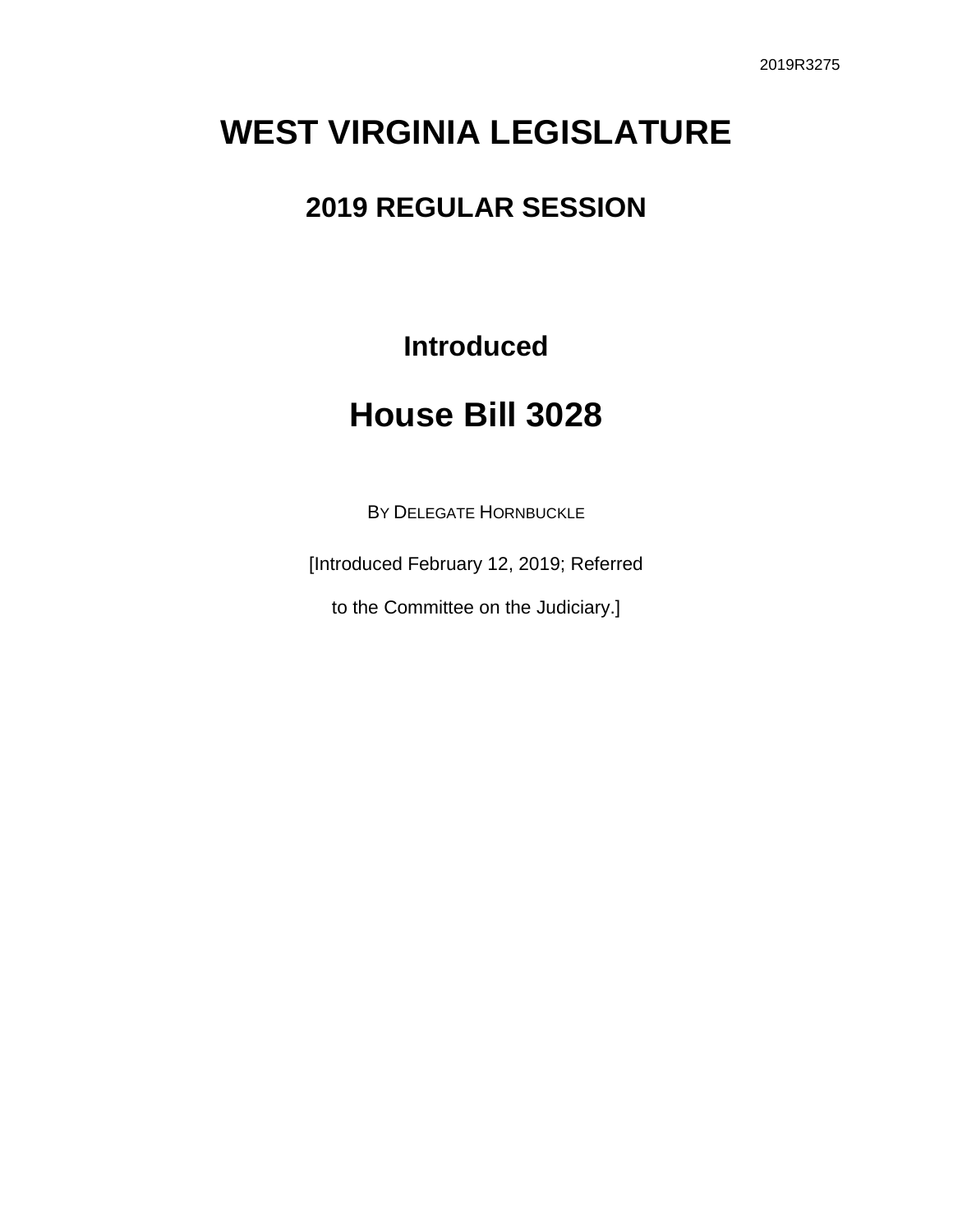| $\mathbf 1$    | A BILL to amend the Code of West Virginia, 1931, as amended, by adding thereto a new article, |
|----------------|-----------------------------------------------------------------------------------------------|
| $\overline{2}$ | designated §21-3E-1, §21-3E-2, §21-3E-3, §21-3E-4, and §21-3E-5, all relating to              |
| 3              | enacting a workplace violence prevention for health care and social service workers act;      |
| $\overline{4}$ | providing legislative findings, definitions, workplace violence prevention standard and       |
| 5              | requirements for such.                                                                        |

*Be it enacted by the Legislature of West Virginia:*

### **ARTICLE 3E. WORKPLACE VIOLENCE PREVENTION FOR HEALTH CARE AND SOCIAL SERVICE WORKERS.**

#### **§21-3E-1. Title.**

 This article shall be known as the "Workplace Violence Prevention for Health Care and Social Service Workers Act."

#### **§21-3E-2. Findings.**

- (a) The health care and social service industries experience the highest rates of injuries
- 2 caused by workplace violence. The Bureau of Labor Statistics reports that health care and social
- service workers suffered 69 percent of all workplace violence injuries caused by persons in 2016

and are nearly five times as likely to suffer a workplace violence injury than workers overall.

- (b) According to a survey of 3,500 American emergency physicians conducted by the
- American College of Emergency Physicians, 47 percent of emergency room doctors have been
- 7 physically assaulted at work, and eight in 10 report that this violence is affecting patient care.
- (c) Violence against workers in health care settings is most commonly due to assaults by
- patients or clients, or persons accompanying patients or clients.
- (d) Workplace violence in health care and social service sectors is increasing greatly.

### **§21-3E-3. Definitions.**

- (1) *Covered facility*. -- The term "covered facility" includes the following:
- (A) Any hospital, including any specialty hospital, in-patient or outpatient setting, or clinic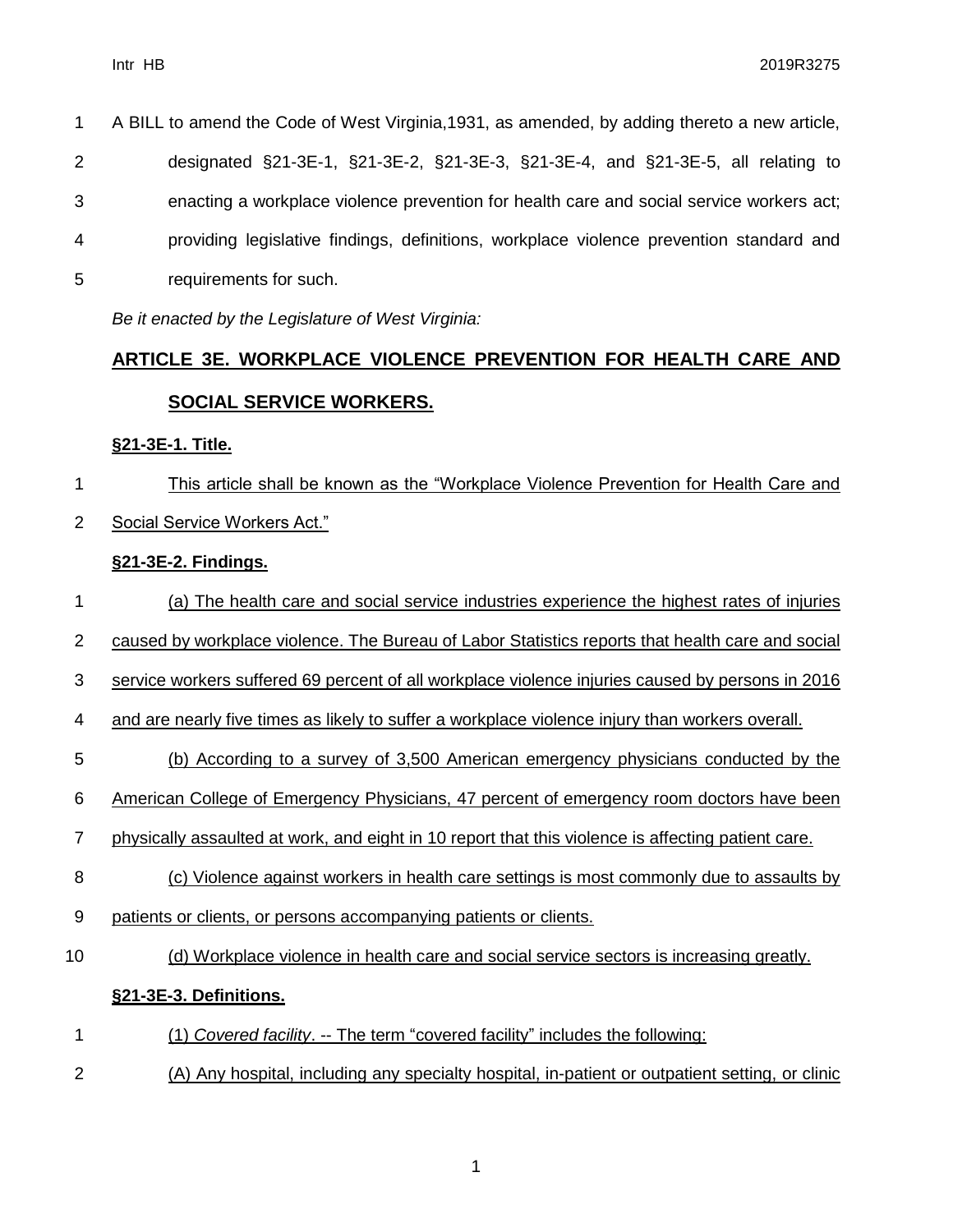- operating within a hospital license, or any setting that provides outpatient services. (B) Any residential treatment facility, including any nursing home, skilled nursing facility, hospice facility, and long-term care facility. (C) Any nonresidential treatment or service setting. (D) Any medical treatment or social service setting or clinic at a correctional or detention facility. (E) Any community care setting, including a community-based residential facility, group home, and mental health clinic. (F) Any psychiatric treatment facility. 12 (G) Any drug abuse or substance use disorder treatment center. (H) Any independent freestanding emergency centers. (2) *Covered services.* -- The term "covered service" includes the following services and operations: (A) Any services and operations provided in any field work setting, including home health 17 care, home- based hospice, and home-based social work. (B) Any emergency services and transport, including such services provided by firefighters 19 and emergency responders. (C) Any other services and operations the Commissioner of Labor determines should be covered under the standards promulgated under section 101. (3) Covered *employer*. -- (A) *In general*. -- The term "covered employer" includes a person (including a contractor, 24 subcontractor, a temporary service firm, or an employee leasing entity) that employs an individual to work at a covered facility or to perform covered services. (B) *Exclusion*. -- The term "covered employer" does not include an individual who privately employs, in the individual's residence, a person to perform covered services for the individual or
- a family member of the individual.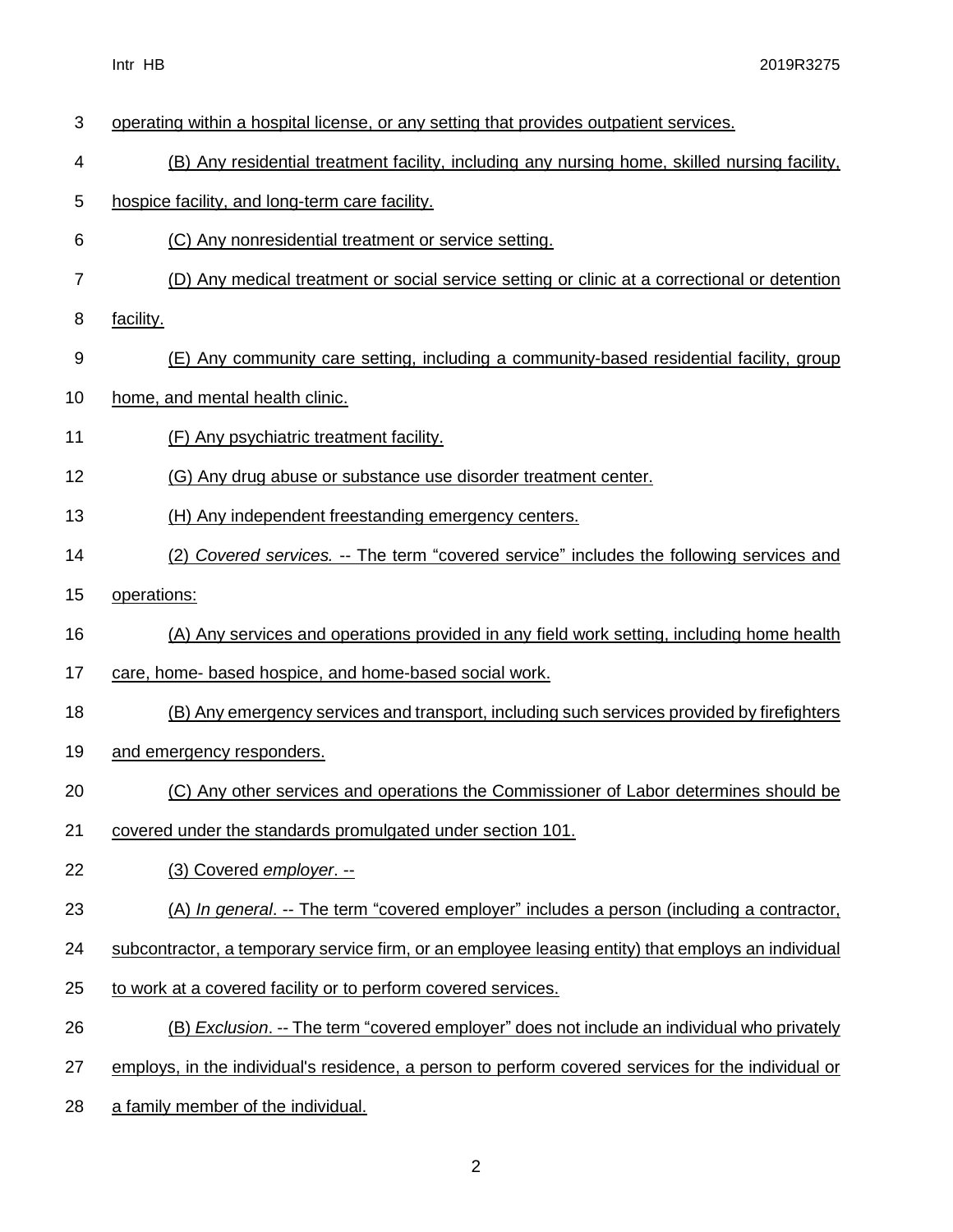| 29 | (1) Workplace violence. --                                                                             |
|----|--------------------------------------------------------------------------------------------------------|
| 30 | (A) In general. -- The term "workplace violence" means any act of violence or threat of                |
| 31 | violence, without regard to intent, that occurs at a covered facility or while a covered employee      |
| 32 | performs a covered service.                                                                            |
| 33 | (B) Exclusions. -- The term "workplace violence" does not include lawful acts of self-                 |
| 34 | defense or defense of others.                                                                          |
| 35 | (C) Inclusions. -- The term "workplace violence" includes:                                             |
| 36 | (i) The threat or use of physical force against a covered employee that results in or has a            |
| 37 | high likelihood of resulting in injury, psychological trauma, or stress, without regard to whether the |
| 38 | covered employee sustains an injury, psychological trauma, or stress; and                              |
| 39 | (ii) An incident involving the threat or use of a firearm or a dangerous weapon, including             |
| 40 | the use of common objects as weapons, without regard to whether the employee sustains an               |
| 41 | injury, psychological trauma, or stress.                                                               |
| 42 | (2) Type 1 violence. -- The term "type 1 violence";                                                    |
| 43 | (A) Means workplace violence directed at a covered employee at a covered facility or while             |
| 44 | performing a covered service by an individual who has no legitimate business at the covered            |
| 45 | facility or with respect to such covered service; and                                                  |
| 46 | (B) Includes violent acts by any individual who enters the covered facility or worksite where          |
| 47 | a covered service is being performed with the intent to commit a crime.                                |
| 48 | (3) Type 2 violence. -- The term "type 2 violence" means workplace violence directed at a              |
| 49 | covered employee by customers, clients, patients, students, inmates, or any individual for whom        |
| 50 | a covered facility provides services or for whom the employee performs covered services.               |
| 51 | (4) Type 3 violence. -- The term "type 3 violence" means workplace violence directed at a              |
| 52 | covered employee by a present or former employee, supervisor, or manager.                              |
| 53 | (5) Type 4 violence. -- The term "type 4 violence" means workplace violence directed at a              |
| 54 | covered employee by an individual who is not an employee, but has or is known to have had a            |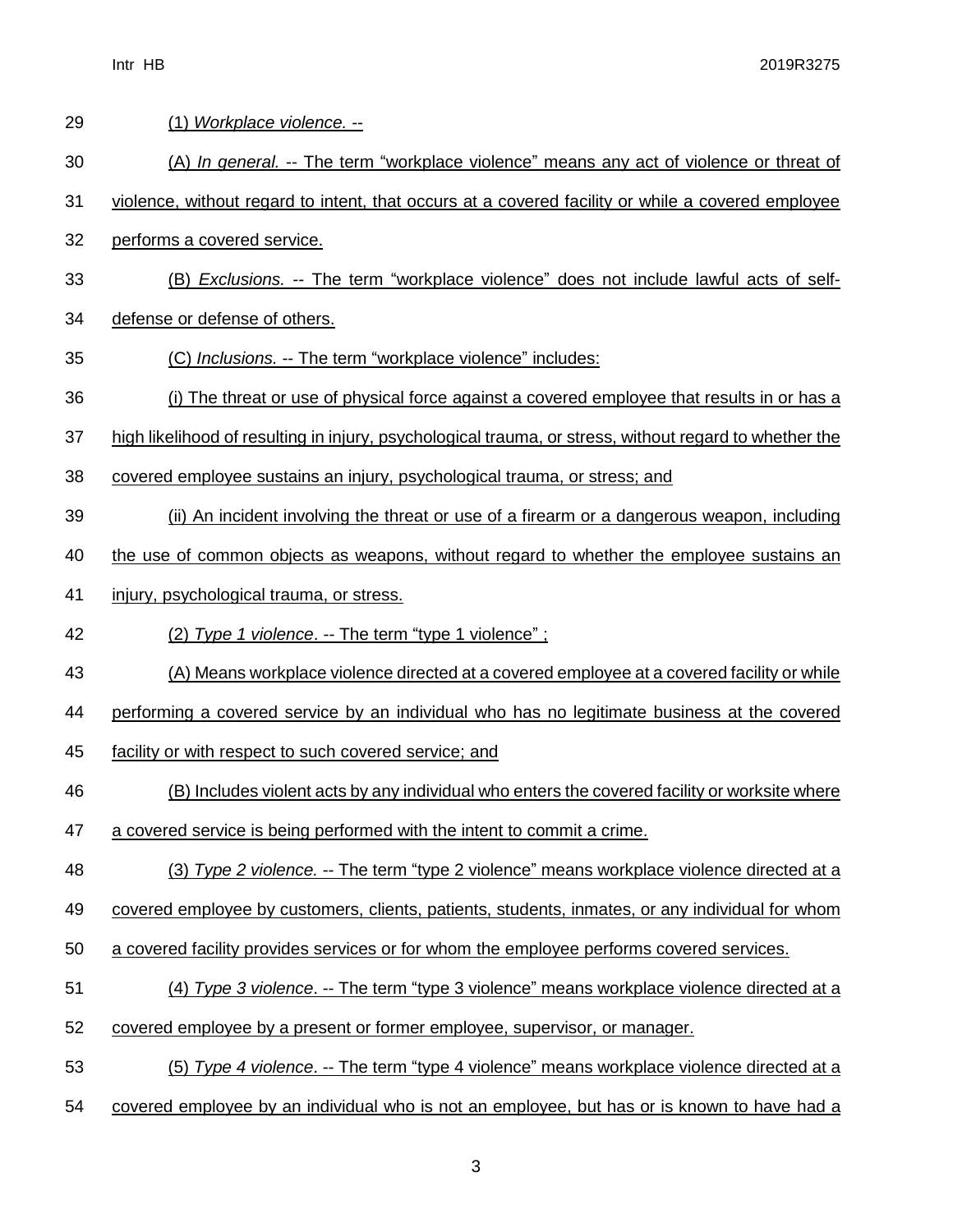| 55 | personal relationship with such employee.                                                            |
|----|------------------------------------------------------------------------------------------------------|
| 56 | (6) Threat of violence. -- The term "threat of violence" means a statement or conduct that           |
| 57 | causes a person to fear for his or her safety because there is a reasonable possibility the person   |
| 58 | might be physically injured, and that serves no legitimate purpose.                                  |
| 59 | (7) Alarm. -- The term "alarm" means a mechanical, electrical, or electronic device that             |
| 60 | does not rely upon an employee's vocalization in order to alert others.                              |
| 61 | (8) Dangerous weapon. -- The term "dangerous weapon" means an instrument capable of                  |
| 62 | inflicting death or serious bodily injury, regardless of whether such instrument was designed for    |
| 63 | that purpose.                                                                                        |
| 64 | (9) Engineering controls. --                                                                         |
| 65 | (A) In general. -- The term "engineering controls" means an aspect of the built space or a           |
| 66 | device that removes a hazard from the workplace or creates a barrier between a covered               |
| 67 | employee and the hazard.                                                                             |
| 68 | <i>Inclusions. --</i> For purposes of reducing workplace violence hazards, the term<br>(B)           |
| 69 | <u>"engineering controls" includes electronic access controls to employee occupied areas, weapon</u> |
| 70 | detectors (installed or handheld), enclosed workstations with shatter-resistant glass, deep service  |
| 71 | counters, separate rooms or areas for high-risk patients, locks on doors, removing access to or      |
| 72 | securing items that could be used as weapons, furniture affixed to the floor, opaque glass in        |
| 73 | patient rooms (which protects privacy, but allows the health care provider to see where the patient  |
| 74 |                                                                                                      |
|    | is before entering the room), closed-circuit television monitoring and video recording, sight-aids,  |
| 75 | and personal alarm devices.                                                                          |
| 76 | (10) Environmental risk factors. --                                                                  |
| 77 | (A) In general. -- The term "environmental risk factors" means factors in the covered facility       |
| 78 | or area in which a covered service is performed that may contribute to the likelihood or severity    |
| 79 | of a workplace violence incident.                                                                    |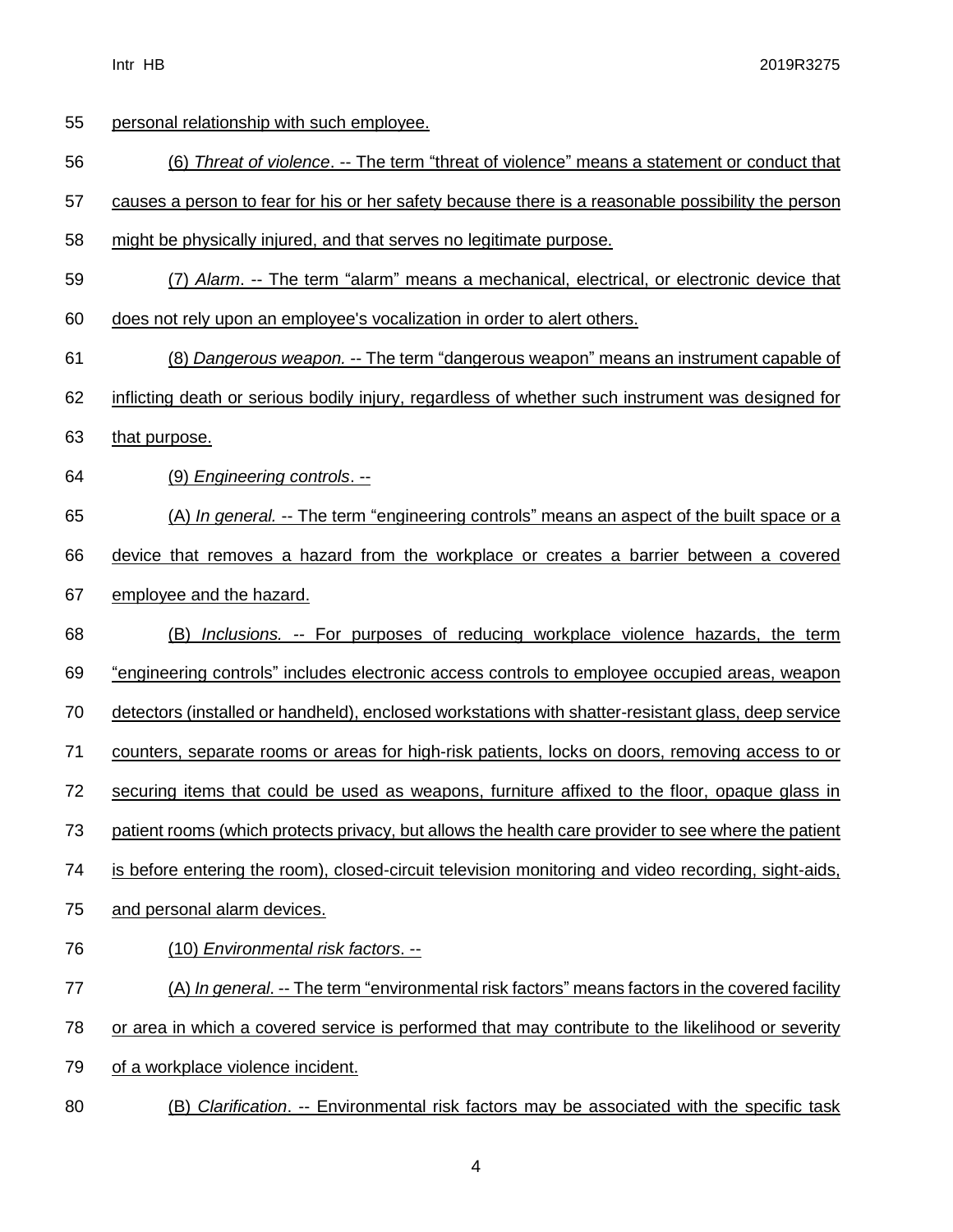Intr HB 2019R3275

| 81             | being performed or the work area, such as working in an isolated area, poor illumination or          |
|----------------|------------------------------------------------------------------------------------------------------|
| 82             | blocked visibility, and lack of physical barriers between employees and persons at risk of           |
| 83             | committing workplace violence.                                                                       |
| 84             | (11) Patient-specific risk factors. -- The term "patient- specific risk factors" means factors       |
| 85             | specific to a patient that may increase the likelihood or severity of a workplace violence incident, |
| 86             | including a patient's mental status, treatment and medication status, history of violence as known   |
| 87             | to a covered employee at a covered facility or while performing a covered service, use of drugs      |
| 88             | or alcohol as known to a covered employee at a covered facility or while performing a covered        |
| 89             | service, and any other conditions or disease processes that may cause the patient to experience      |
| 90             | confusion or disorientation, to be nonresponsive to instruction, or to behave unpredictably.         |
| 91             | (12) Commissioner. -- The term "Commissioner" means the Commissioner of Labor.                       |
| 92             | (13) Work practice controls. --                                                                      |
| 93             | (A) In general. -- The term "work practice controls" means procedures and rules that are             |
| 94             | used to effectively reduce workplace violence hazards.                                               |
| 95             | (B) Inclusions. -- The term "work practice controls" includes assigning and placing                  |
| 96             | sufficient numbers of staff to reduce patient-specific Type 2 workplace violence hazards, provision  |
| 97             | of dedicated and available safety personnel such as security guards, employee training on            |
| 98             | workplace violence prevention method and techniques to de-escalate and minimize violent              |
| 99             | behavior, and employee training on procedures for response in the event of a workplace violence      |
| 100            | incident and for post-incident response.                                                             |
|                | §21-3E-4. Workplace violence prevention standard.                                                    |
| 1              | Not later than one year after this law becomes effective, the Commissioner of Labor shall            |
| $\overline{2}$ | promulgate a standard on workplace violence prevention:                                              |
| 3              | (1) To require certain employers in the health care and social service sectors and certain           |
| 4              | employers in sectors that conduct activities similar to the activities in the health care and social |
| 5              | service sectors, to develop and implement a comprehensive workplace violence prevention plan         |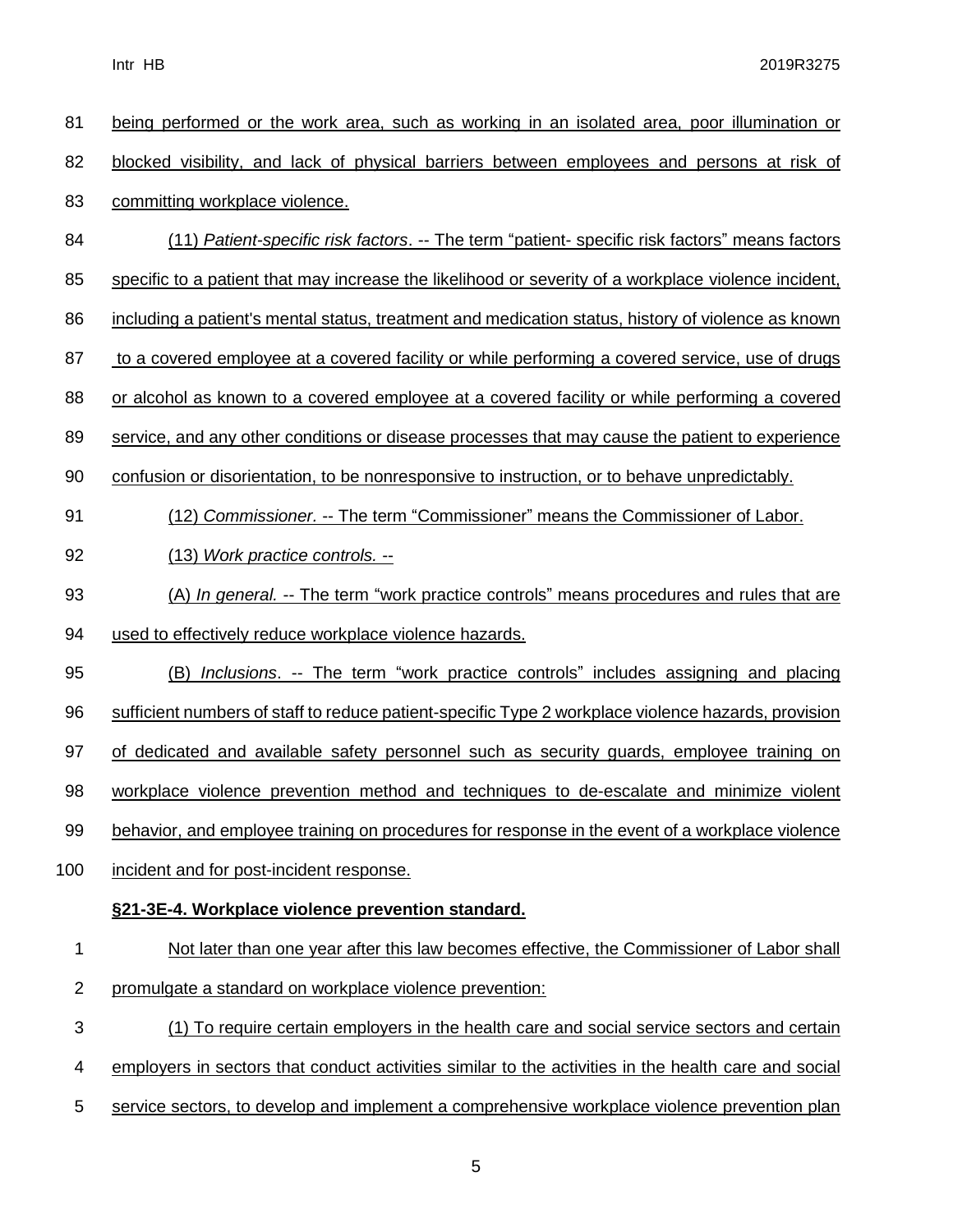| 6              | to protect health care workers, social service workers and other personnel from work-place            |
|----------------|-------------------------------------------------------------------------------------------------------|
| $\overline{7}$ | violence; and                                                                                         |
| 8              | (2) To require that these plans, at a minimum, be based on the Guidelines for Preventing              |
| 9              | workplace Violence for Healthcare and Social Service Workers published by the Occupational            |
| 10             | Safety and Health Administration of the Department of Labor in 2015.                                  |
|                | §21-3E-5. Requirements for workplace violence prevention standards.                                   |
| 1              | Each standard described in section four of this article shall include, at a minimum, the              |
| $\overline{2}$ | following requirements:                                                                               |
| 3              | (1) Workplace violence prevention plan. -- Not later than six months after the date of                |
| 4              | promulgation of the final standard, a covered employer shall develop, implement, and maintain         |
| 5              | an effective written workplace violence prevention plan for covered employees at each covered         |
| 6              | facility controlled by the employer and for covered employees performing a covered service on         |
| $\overline{7}$ | behalf of such employer, which meet the following:                                                    |
| 8              | (A) Plan development. -- Each plan shall:                                                             |
| 9              | (i) Be developed and implemented with the meaningful participation of direct care                     |
| 10             | employees and, where applicable, employee representatives and collective<br>bargaining                |
| 11             | representatives, for all aspects of the plan;                                                         |
| 12             | (ii) Be tailored and specific to conditions and hazards for the covered facility or the covered       |
| 13             | service, including patient-specific risk factors and risk factors specific to each work area or unit; |
| 14             | and                                                                                                   |
| 15             | (iii) Be suitable for the size and complexity of operations at the covered facility or for the        |
| 16             | covered service, and remain in effect at all times.                                                   |
| 17             | (B) Plan content. -- Each plan shall include procedures and methods for the following:                |
| 18             | (i) Identification of the individual responsible for implementation of the plan.                      |
| 19             | (ii) With respect to each work area and unit at the covered facility or while covered                 |
| 20             | employees are performing the covered service, risk assessment and identification of workplace         |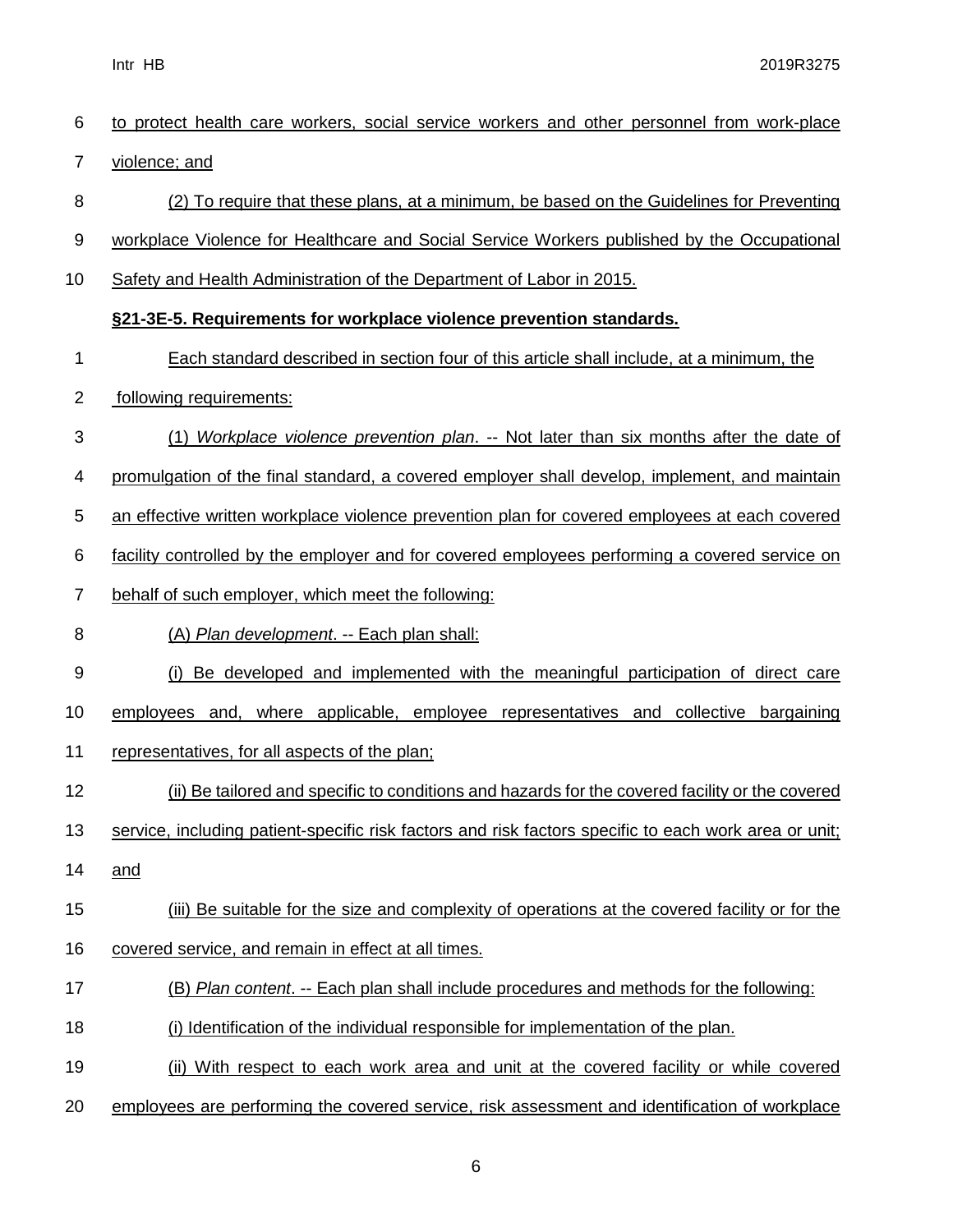Intr HB 2019R3275

| 21 | violence risks and hazards to employees exposed to such risks and hazards (including                 |
|----|------------------------------------------------------------------------------------------------------|
| 22 | environmental risk factors and patient-specific risk factors), which shall be                        |
| 23 | (I) Informed by past violent incidents specific to such covered facility or such covered             |
| 24 | service; and                                                                                         |
| 25 | (II) Conducted with, at a minimum --                                                                 |
| 26 | (aa) Direct care employees;                                                                          |
| 27 | (bb) Where applicable, the representatives of such employees; and                                    |
| 28 | (cc) The employer.                                                                                   |
| 29 | (iii) Hazard prevention, engineering controls, and work practice controls to correct hazards         |
| 30 | in a timely manner applying industrial hygiene principles of the hierarchy of controls, which;       |
| 31 | (I) May include security and alarm systems, adequate exit routes, monitoring systems,                |
| 32 | barrier protection, established areas for patients and clients, lighting, entry procedures, staffing |
| 33 | and working in teams, and systems to identify and flag clients with a history of violence; and       |
| 34 | (II) Shall ensure that employers correct, in a timely manner, hazards identified in the              |
| 35 | annual report described in paragraph (5).                                                            |
| 36 | (iv) Reporting, incident response, and post-incident investigation procedures, including             |
| 37 | procedures--                                                                                         |
| 38 | (I) For employees to report workplace violence risks, hazards, and incidents;                        |
| 39 | (II) For employers to respond to reports of workplace violence;                                      |
| 40 | (III) For employers to perform a post-incident investigation and debriefing of all reports of        |
| 41 | workplace violence with the participation of employees and their representatives; and                |
| 42 | (IV) To provide medical care or first aid to affected employees.                                     |
| 43 | (v) Procedures for emergency response, including procedures for threats of mass                      |
| 44 | casualties and procedures for incidents involving a firearm or a dangerous weapon.                   |
| 45 | (vi) Procedures for communicating with and training of covered employees on workplace                |
| 46 | violence hazards, threats, and work practice controls, the employer's plan, and procedures for       |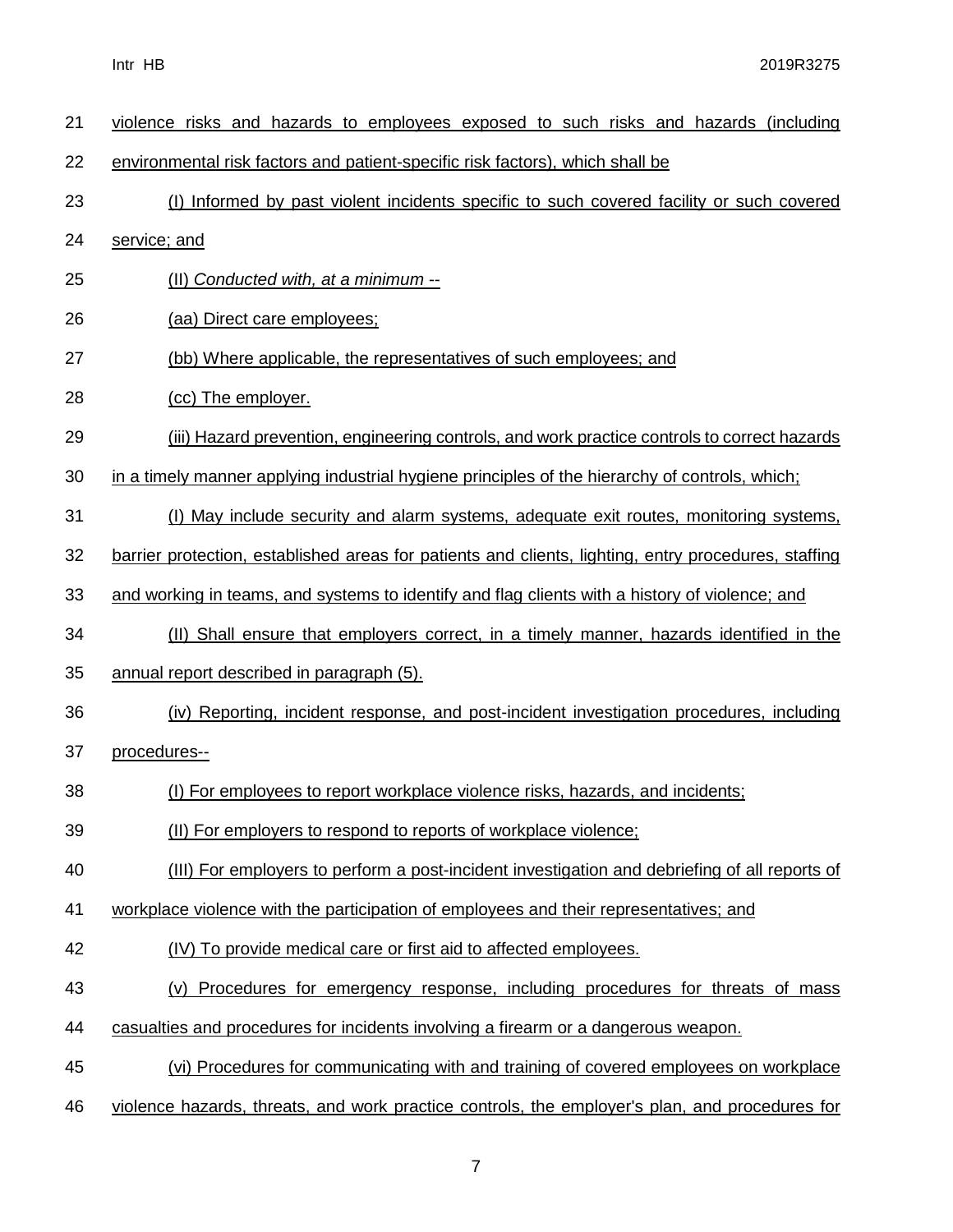| 47 | confronting, responding to, and reporting workplace violence threats, incidents, and concerns,     |
|----|----------------------------------------------------------------------------------------------------|
| 48 | and employee rights.                                                                               |
| 49 | (vii) Procedures for coordination of risk assessment efforts, Plan development, and                |
| 50 | implementation of the Plan with other employers who have employees who work at the covered         |
| 51 | facility or who are performing the covered service.                                                |
| 52 | (viii) Procedures for conducting the annual evaluation under paragraph (6).                        |
| 53 | (C) Availability of plan. -- Each Plan shall be made available at all times to the covered         |
| 54 | employees who are covered under such Plan.                                                         |
| 55 | (2) Violent incident investigation. --                                                             |
| 56 | (A) In general. -- As soon as practicable after a workplace violence incident, risk, or hazard     |
| 57 | of which a covered employer has knowledge, the employer shall conduct an investigation of such     |
| 58 | incident, risk, or hazard under which the employer shall --                                        |
| 59 | (i) Review the circumstances of the incident, risk, or hazard, and whether any controls or         |
| 60 | measures implemented pursuant to the Plan of the employer were effective; and                      |
| 61 | (ii) Solicit input from involved employees, their representatives, and supervisors, about the      |
| 62 | cause of the incident, risk, or hazard, and whether further corrective measures (including system- |
| 63 | level factors) could have prevented the incident, risk, or hazard.                                 |
| 64 | (B) Documentation. -- A covered employer shall document the findings, recommendations,             |
| 65 | and corrective measures taken for each investigation conducted under this paragraph.               |
| 66 | (3) Training and education. -- With respect to the covered employees covered under a               |
| 67 | Plan of a covered employer, the employer shall provide training and education to such employees    |
| 68 | who may be exposed to workplace violence hazards and risks, which meet the following               |
| 69 | requirements:                                                                                      |
| 70 | (A) Annual training and education includes information on the plan, including identified           |
| 71 | workplace violence hazards, work practice control measures, reporting procedures, record           |
| 72 | keeping requirements, response procedures, and employee rights.                                    |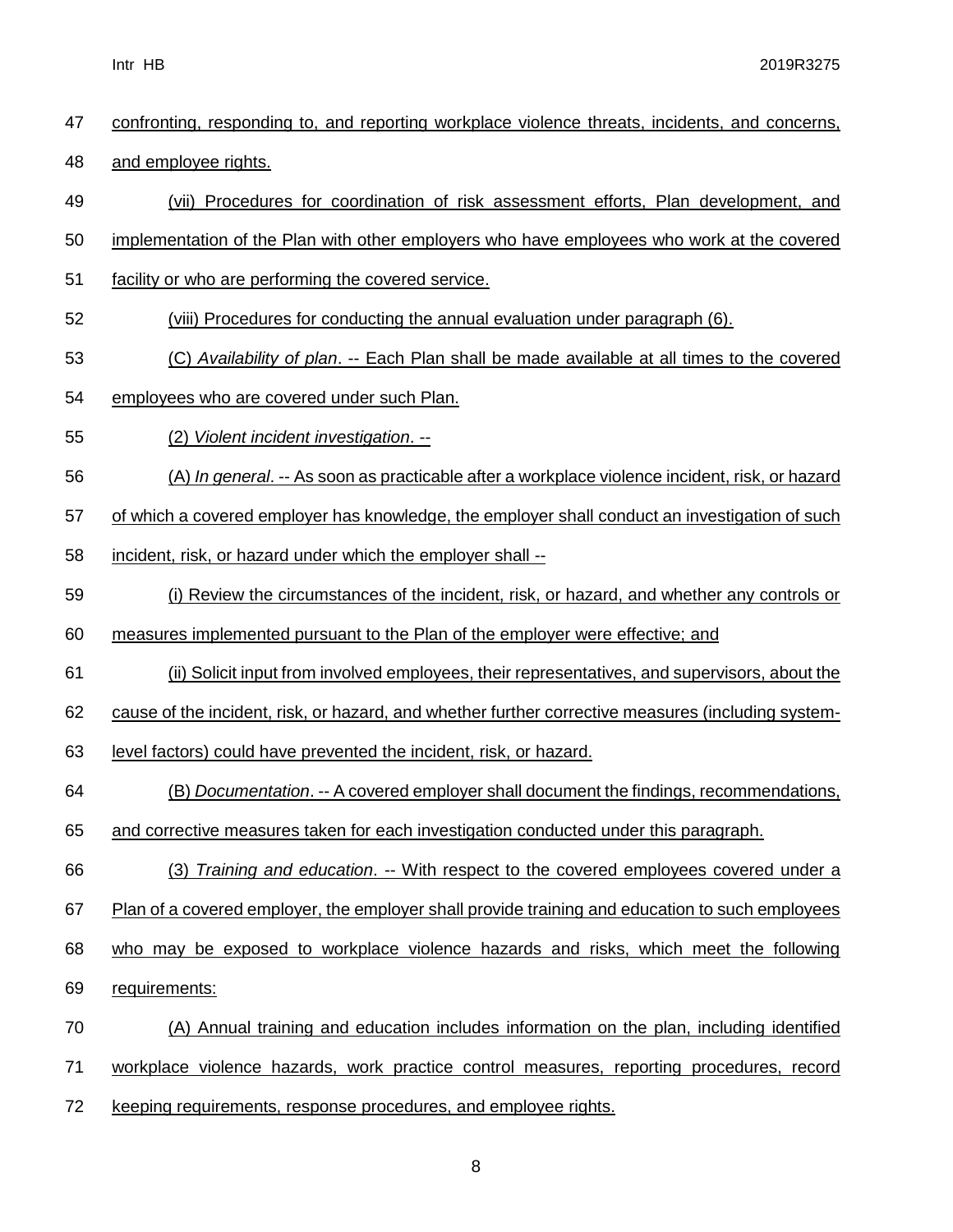| 73 | (B) Additional hazard recognition training for supervisors and managers to ensure they           |
|----|--------------------------------------------------------------------------------------------------|
| 74 | can recognize high-risk situations and do not assign employees to situations that predictably    |
| 75 | compromise their safety.                                                                         |
| 76 | (C) Additional training for each such covered employee whose job circumstances has               |
| 77 | changed, within a reasonable timeframe after such change.                                        |
| 78 | (D) New employee training prior to assignment.                                                   |
| 79 | (E) All training provides such employees opportunities to ask questions, give feedback on        |
| 80 | such training, and request additional instruction, clarification, or other follow up.            |
| 81 | (F) All training is provided in-person and by an individual with knowledge of workplace          |
| 82 | violence prevention and of the plan.                                                             |
| 83 | (G) All training is appropriate in content and vocabulary to the language, educational level,    |
| 84 | and literacy of such covered employees.                                                          |
| 85 | (4) Recordkeeping and access to plan records.--                                                  |
| 86 | (A) In general -- Each covered employer shall--                                                  |
| 87 | (i) Maintain at all times--                                                                      |
| 88 | (I) Records related to each Plan of the employer, including workplace violence risk and          |
| 89 | hazard assessments, and identification, evaluation, correction, and training procedures;         |
| 90 | (II) A violent incident log described in subparagraph (B) for recording all workplace            |
| 91 | violence incidents; and                                                                          |
| 92 | (III) Records of all incident investigations as required under paragraph (2)(B); and             |
| 93 | (ii) Make such records and logs available, upon request, to covered employees and their          |
| 94 | representatives for examination and copying, and in a manner consistent with HIPAA privacy       |
| 95 | regulations (defined in section 1180(b)(3) of the Social Security Act (42 U.S.C. 1320d-9(b)(3))) |
| 96 | and part 2 of title 42, Code of Federal Regulations.                                             |
| 97 | (B) Violent incident log description.--Each violent incident log shall--                         |
| 98 | (i) Be maintained by a covered employer for each covered facility controlled by the              |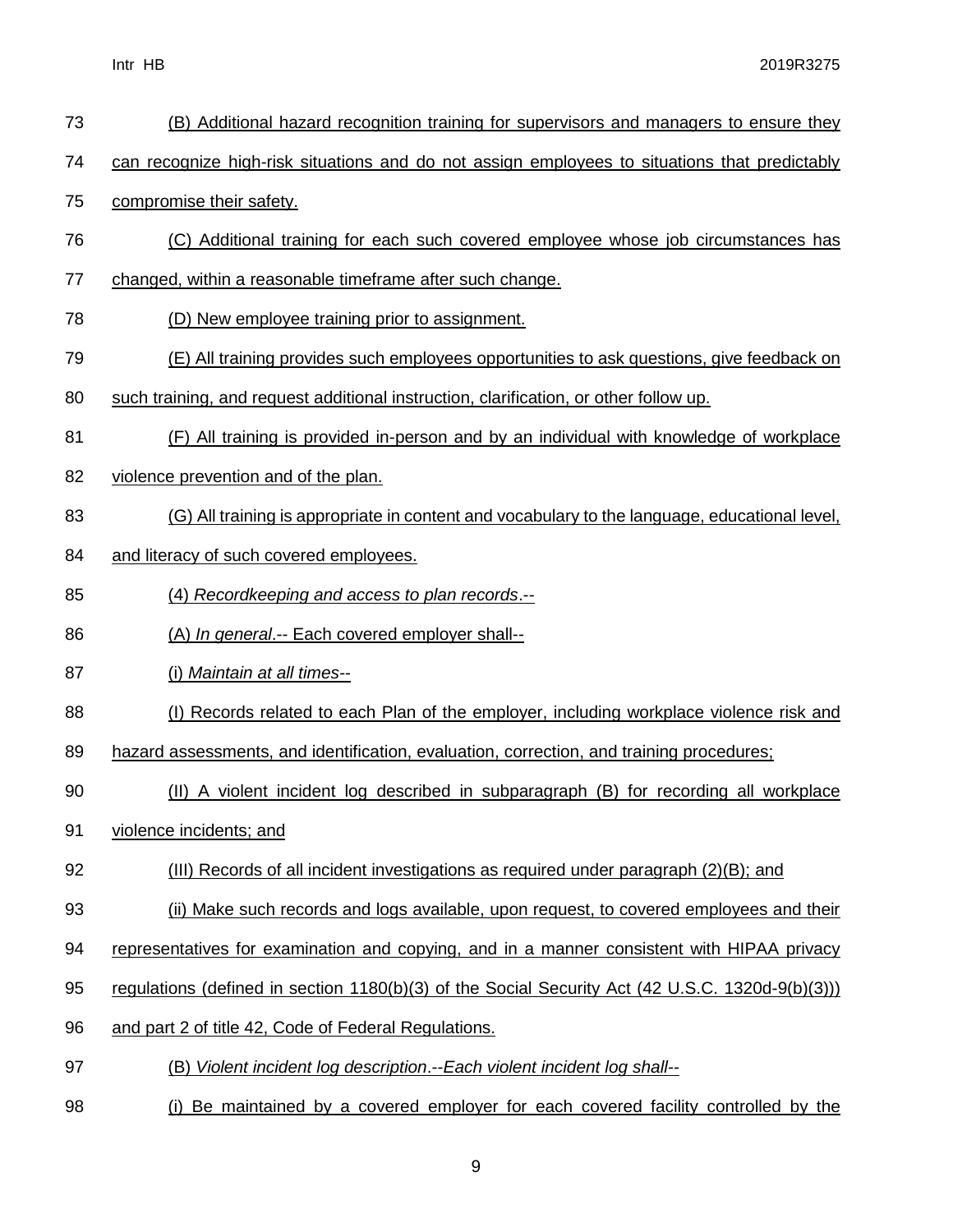|  | Intr | HВ |
|--|------|----|
|--|------|----|

2019R3275

| 99  | employer and for each covered service being performed by a covered employee on behalf of such     |
|-----|---------------------------------------------------------------------------------------------------|
| 100 | employer;                                                                                         |
| 101 | (ii) Be based on a template developed by the Commissioner not later than one year after           |
| 102 | the date of enactment of this article;                                                            |
| 103 | (iii) Include, at a minimum, a description of--                                                   |
| 104 | (I) The violent incident (including environmental risk factors present at the time of the         |
| 105 | incident);                                                                                        |
| 106 | (II) The date, time, and location of the incident, names and job titles of involved employees;    |
| 107 | (III) Identification of the alleged individual who committed the violence, in a manner            |
| 108 | consistent with HIPAA privacy regulations (defined in section $1180(b)(3)$ of the Social Security |
| 109 | Act (42 U.S.C. 1320d-9(b)(3))) and part 2 of title 42, Code of Federal Regulations;               |
| 110 | (IV) The nature and extent of injuries to covered employees;                                      |
| 111 | (V) The type of violent incident (such as type 1 violence, type 2 violence, type 3 violence,      |
| 112 | or type 4 violence); and                                                                          |
| 113 | (VI) How the incident was abated;                                                                 |
| 114 | (iv) Not later than seven days after the employer learns of such incident, contain a record       |
| 115 | of each violent incident, which is updated to ensure completeness of such record;                 |
| 116 | (v) Be maintained for not less than five years; and                                               |
| 117 | (vi) In the case of a violent incident involving a privacy concern case, protect the identity     |
| 118 | of employees.                                                                                     |
| 119 | (C) Annual summary. --                                                                            |
| 120 | (i) Covered employers. -- Each covered employer shall prepare an annual summary of                |
| 121 | each violent incident log for the preceding calendar year that shall;                             |
| 122 | (I) With respect to each covered facility, and each covered service, for which such a log         |
| 123 | has been maintained, include the total number of violent incidents, the number of recordable      |
| 124 | injuries related to such incidents, and the total number of hours worked by the covered employees |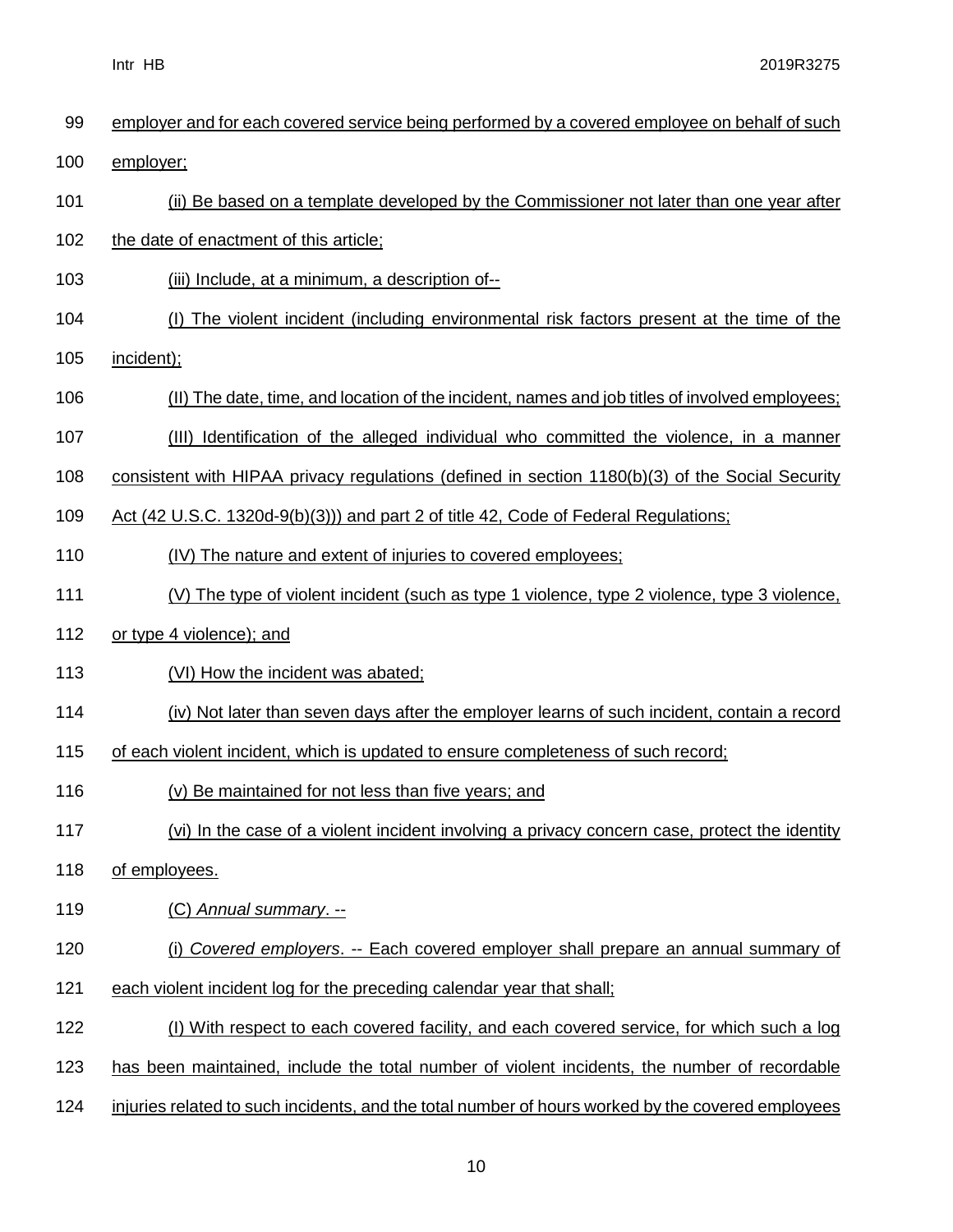125 for such preceding year;

| 126 | (II) Be completed on a form provided by the Commissioner;                                                |
|-----|----------------------------------------------------------------------------------------------------------|
| 127 | (III) Be posted for three months beginning February 1 of each year                                       |
| 128 | (IV) Be located in a conspicuous place or places where notices to employees are                          |
| 129 | customarily posted; and                                                                                  |
| 130 | (V) Not be altered, defaced, or covered by other material.                                               |
| 131 | (ii) Commissioner. -- Not later than one year after the promulgation of the final standard               |
| 132 | under section four, the Commissioner shall make available a platform for the electronic                  |
| 133 | submission of annual summaries required under this paragraph.                                            |
| 134 | (5) Annual report. -- Not later than February 15th of each year, each covered employer                   |
| 135 | shall report to the Commissioner, the frequency, quantity, and severity of workplace violence, and       |
| 136 | any incident response and post-incident investigation (including abatement measures for the              |
| 137 | incidents) set forth in the annual summary of the violent incident log described in paragraph $(4)(C)$ . |
| 138 | (6) Annual evaluation. -- Each covered employer shall conduct an annual written                          |
| 139 | evaluation, conducted with the full, active participation of covered employees and employee              |
| 140 | representatives, of:                                                                                     |
| 141 | (A) The implementation and effectiveness of the plan, including a review of the violent                  |
| 142 | incident log; and                                                                                        |
| 143 | (B) Compliance with training required by each standard described in section 101, and                     |
| 144 | specified in the Plan.                                                                                   |
| 145 | (7) Anti-retaliation. --                                                                                 |
| 146 | (A) Policy. -- Each covered employer shall adopt a policy prohibiting any person (including              |
| 147 | an agent of the employer) from discriminating or retaliating against any employee for reporting,         |
| 148 | or seeking assistance or intervention from, a workplace violence incident, threat, or concern to         |
| 149 | the employer, law enforcement, local emergency services, or a government agency, or                      |
|     |                                                                                                          |

participating in an incident investigation.